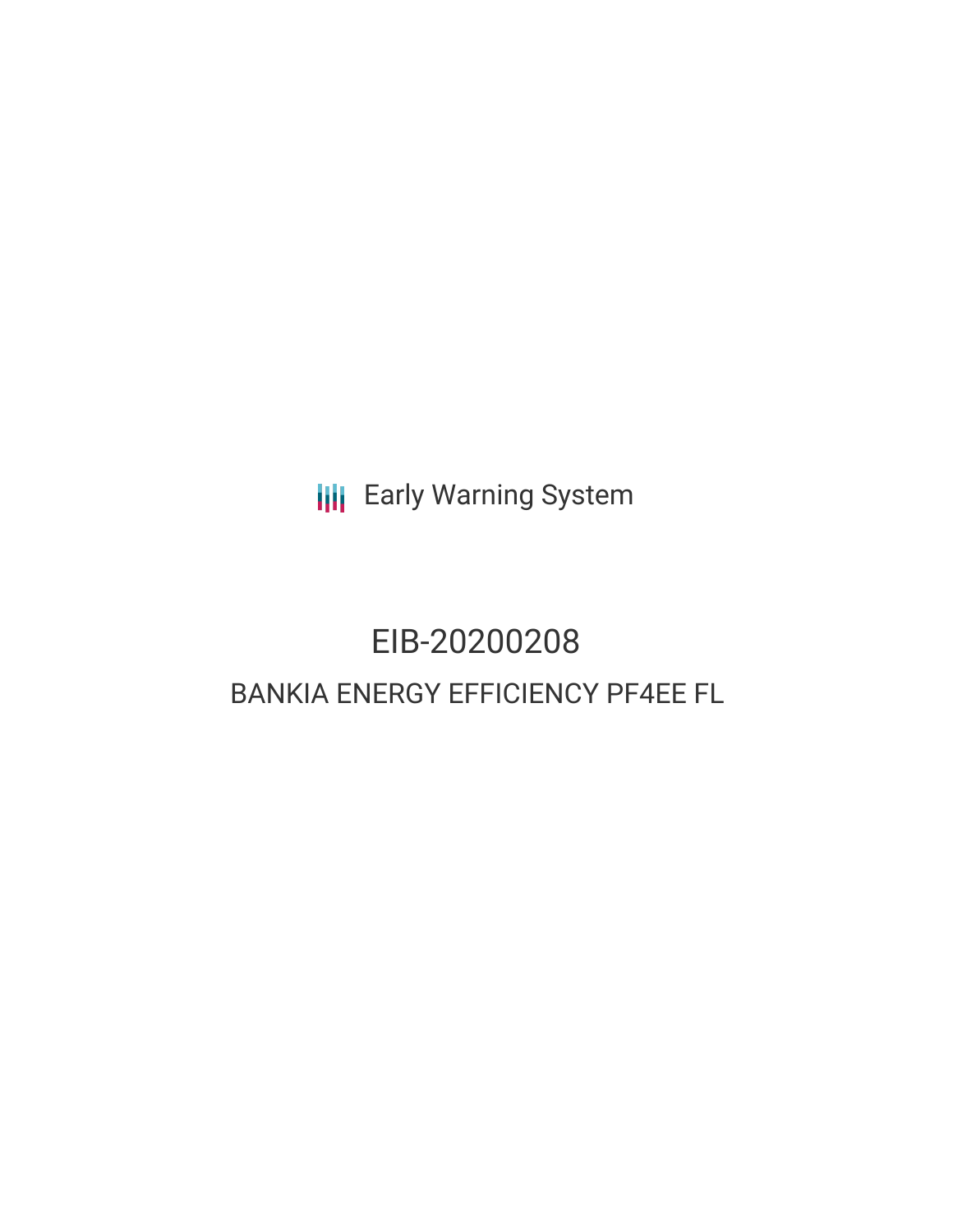## **Quick Facts**

| <b>Countries</b>               | Spain                               |
|--------------------------------|-------------------------------------|
| <b>Financial Institutions</b>  | European Investment Bank (EIB)      |
| <b>Status</b>                  | Approved                            |
| <b>Bank Risk Rating</b>        | U                                   |
| <b>Voting Date</b>             | 2020-12-03                          |
| <b>Borrower</b>                | <b>BANKIA SA</b>                    |
| <b>Sectors</b>                 | Energy, Finance, Industry and Trade |
| <b>Investment Type(s)</b>      | Loan                                |
| <b>Investment Amount (USD)</b> | $$26.72$ million                    |
| <b>Loan Amount (USD)</b>       | $$26.72$ million                    |
| <b>Project Cost (USD)</b>      | $$48.58$ million                    |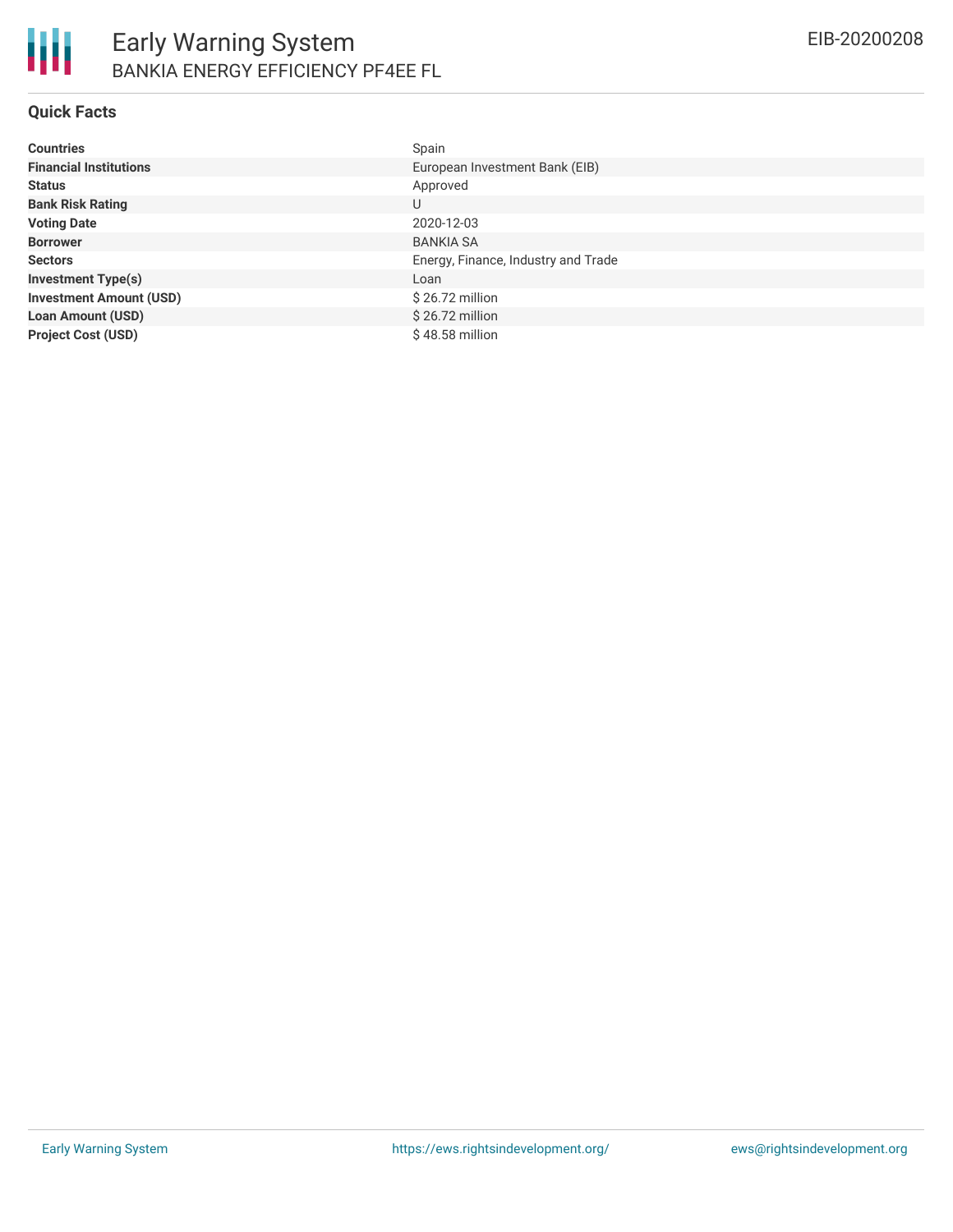

# Early Warning System BANKIA ENERGY EFFICIENCY PF4EE FL

# **Project Description**

The intermediated loan to Bankia will finance energy efficiency projects primarily promoted by homeowner associations located in Spain.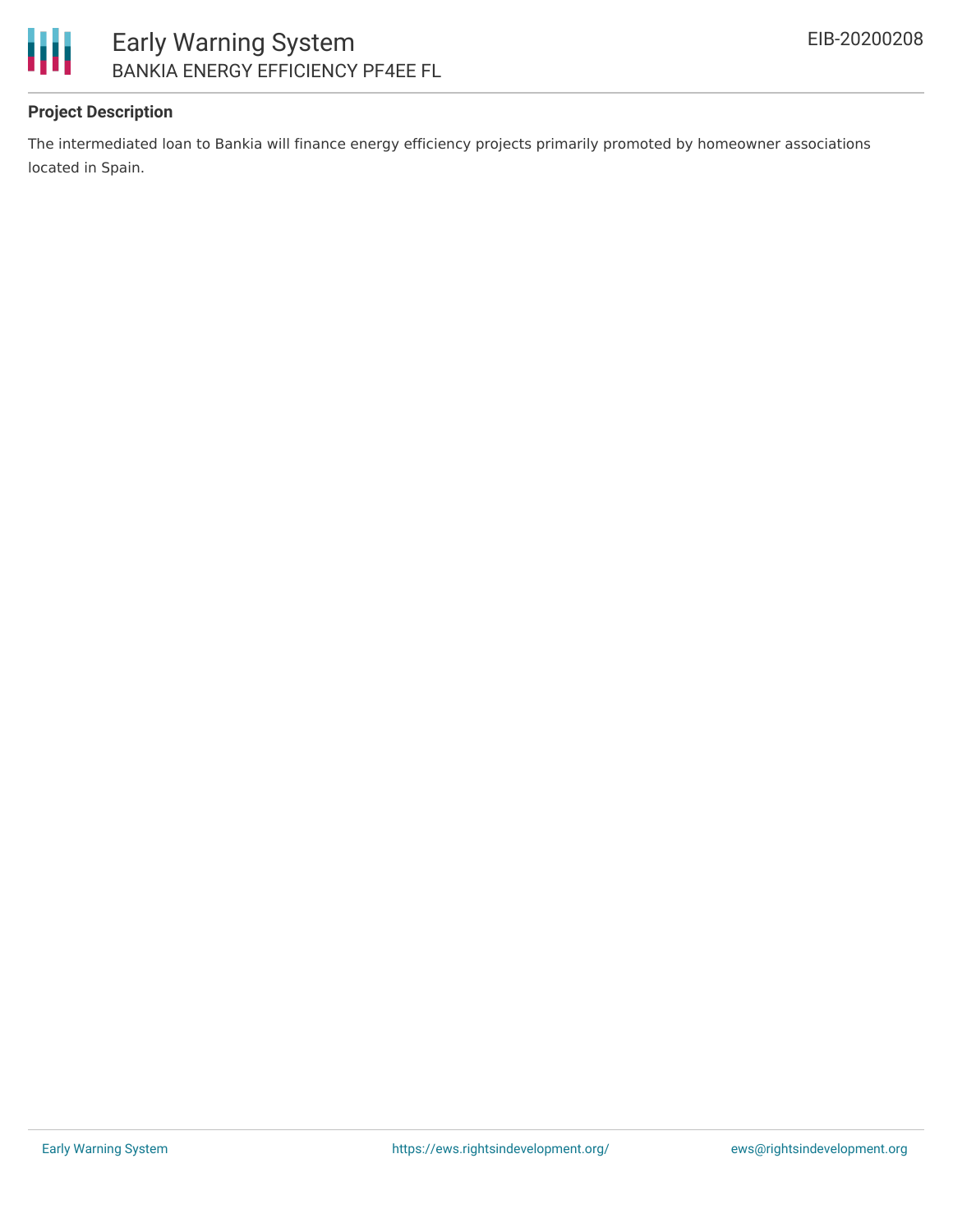

#### **Investment Description**

European Investment Bank (EIB)

### **Financial Intermediary**

Financial Intermediary: A commercial bank or financial institution that receives funds from a development bank. A financial intermediary then lends these funds to their clients (private actors) in the form of loans, bonds, guarantees and equity shares. Financial intermediaries include insurance, pension and equity funds. The direct financial relationship is between the development bank and the financial intermediary.

• [Bankia](file:///actor/139/) S.A. (Financial Intermediary)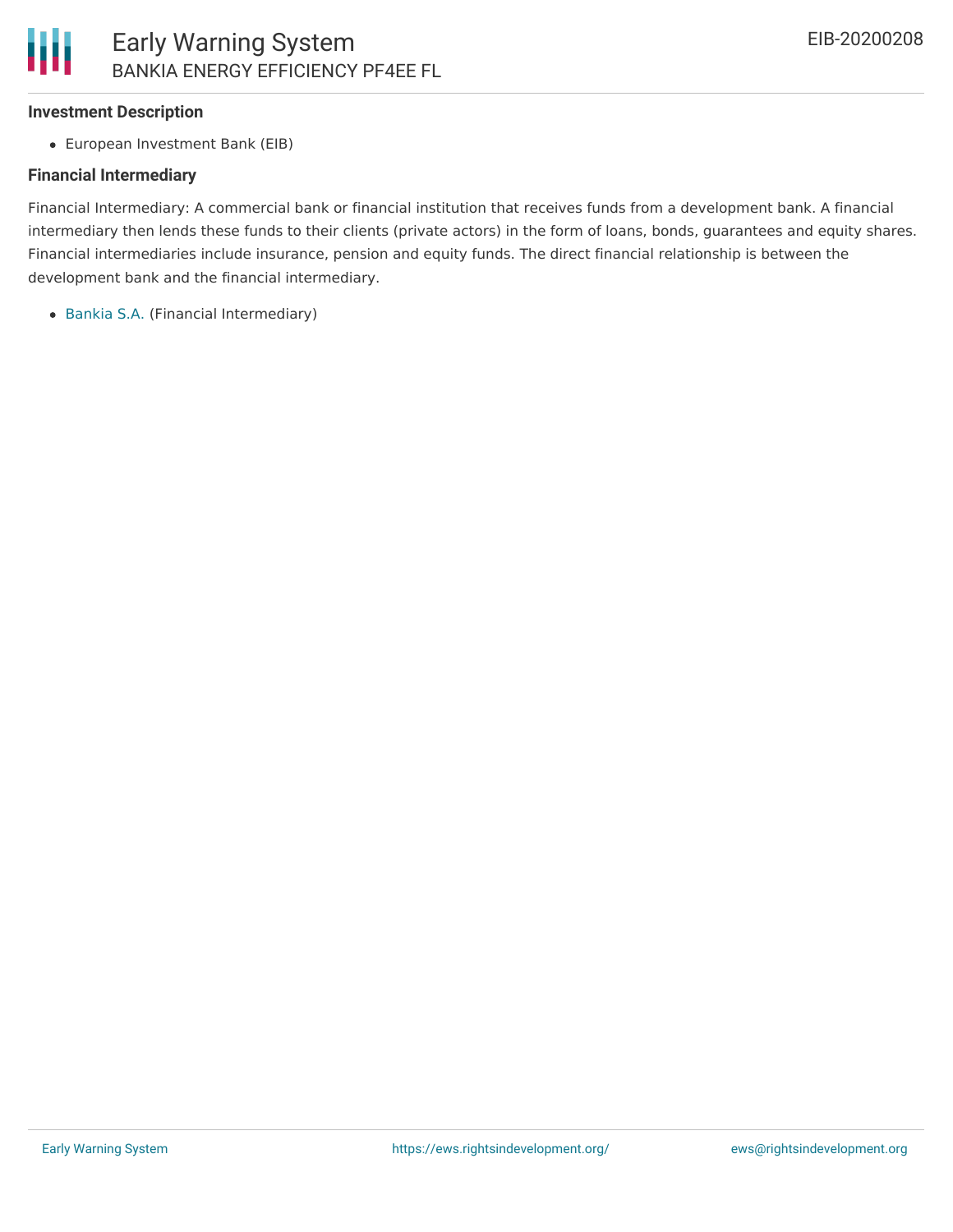## **Contact Information**

No contact information provided at the time of disclosure.

#### **ACCESS TO INFORMATION**

You can submit an information request for project information at: https://www.eib.org/en/infocentre/registers/requestform/request-form-default.htm

#### **ACCOUNTABILITY MECHANISM OF EIB**

The EIB Complaints Mechanism is designed to facilitate and handle complaints against the EIB by individuals, organizations or corporations affected by EIB activities. When exercising the right to lodge a complaint against the EIB, any member of the public has access to a two-tier procedure, one internal - the Complaints Mechanism Office - and one external - the European Ombudsman. A complaint can be lodged via a written communication addressed to the Secretary General of the EIB, via email to the dedicated email address: complaints@eib.org, by completing the online complaint form available at the following address: http://www.eib.org/complaints/form via fax or delivered directly to the EIB Complaints Mechanism Division, any EIB local representation office or any EIB staff. For further details, check:

http://www.eib.org/attachments/strategies/complaints\_mechanism\_policy\_en.pdf

When dissatisfied with a complaint to the EIB Complaints Mechanism, citizens can then turn towards the European Ombudsman. A memorandum of Understanding has been signed between the EIB and the European Ombudsman establishes that citizens (even outside of the EU if the Ombudsman finds their complaint justified) can turn towards the Ombudsman on issues related to 'maladministration' by the EIB. Note that before going to the Ombudsman, an attempt must be made to resolve the case by contacting the EIB. In addition, the complaint must be made within two years of the date when the facts on which your complaint is based became known to you. You can write to the Ombudsman in any of the languages of the European Union. Additional details, including filing requirements and complaint forms, are available at: http://www.ombudsman.europa.eu/atyourservice/interactiveguide.faces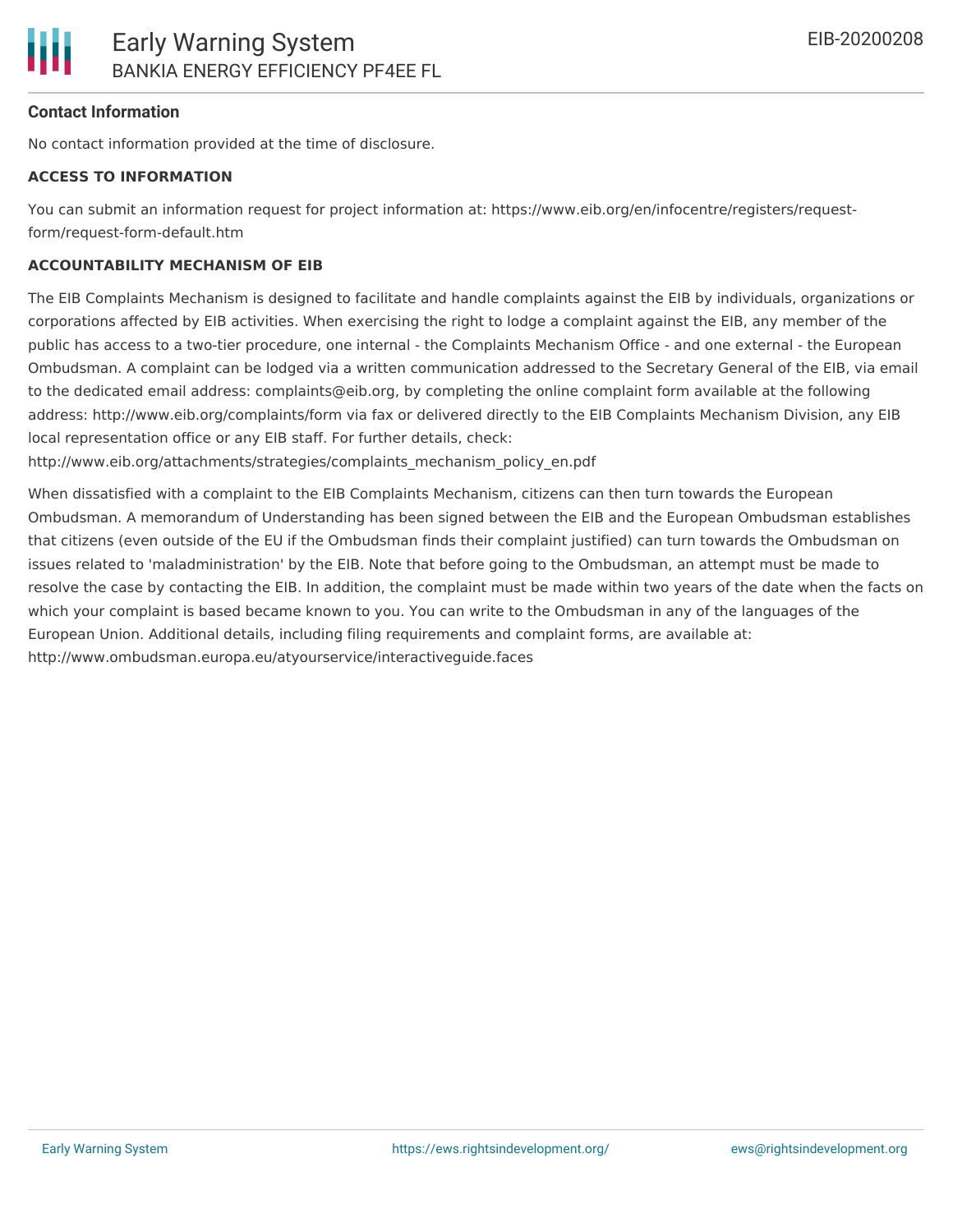

# Early Warning System BANKIA ENERGY EFFICIENCY PF4EE FL

## **Bank Documents**

[Environmental](https://www.eib.org/attachments/registers/134073985.pdf) and Social Data Sheet (ESDS)